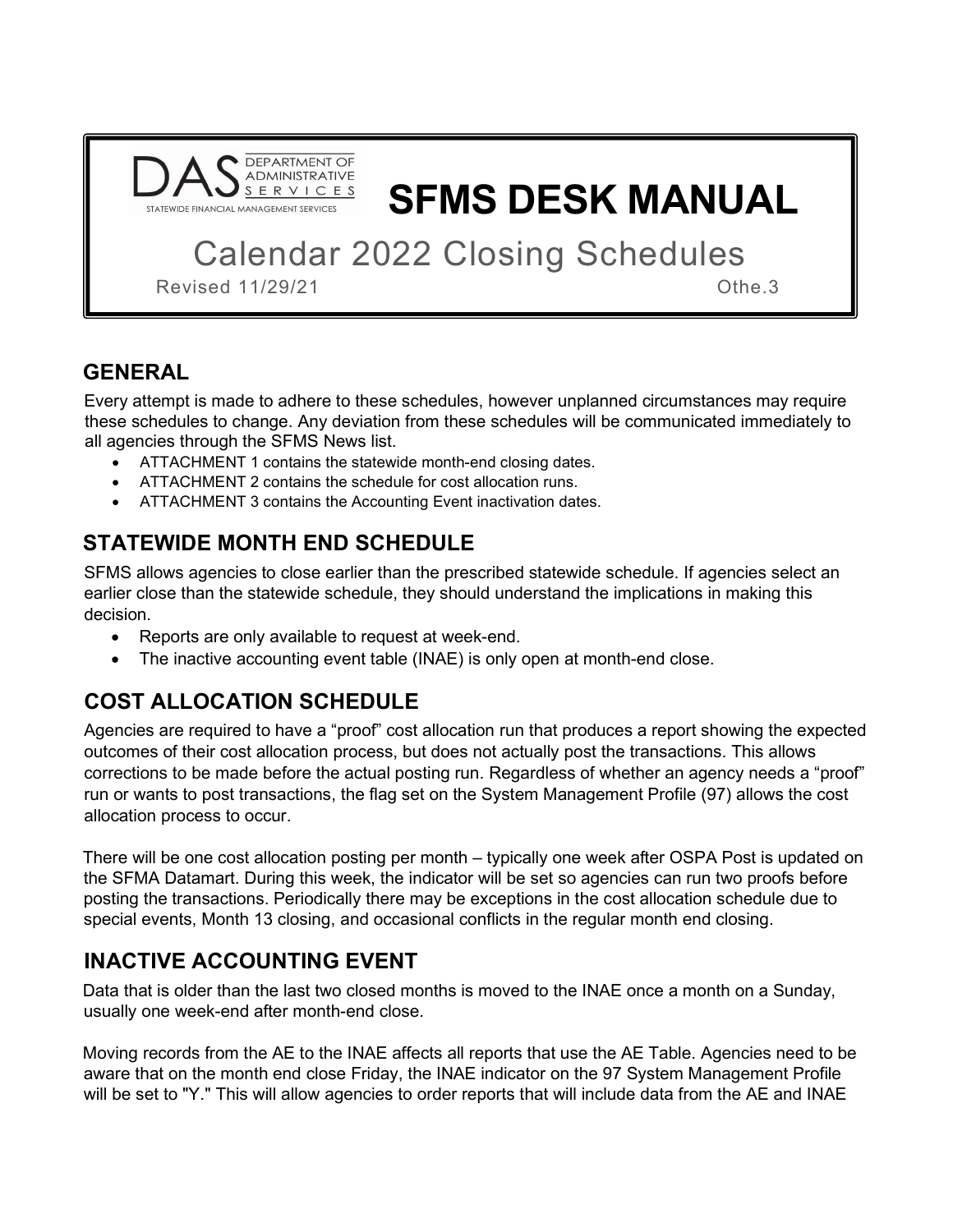Tables. Depending on when reports are ordered that run off the AE and INAE Tables, the information contained in the report may not be correct if not ordered on the day the INAE indicator is set to "Y."

The Report Guide specifications for each report include Inactive Accounting Event Table (along with the Accounting Event Table). There is a note beside the INAE stating that it will only be valid on the day the 97 profile INAE indicator is set to "Y."

#### Accounting Event Inactivation Criteria:

The AE record will NOT be moved to the INAE if:

- 1. Warrant-writing indicator is not blank, and warrant has not been written.
- 2. Fiscal Month is not closed on the TB\_SYSTEM\_MGMT (97) table.
- 3. Any transaction from the same batch is still on the IT file (530 screen).
- 4. Batch is to be deactivated because of duplicate AE-IAE Query.
- 5. Any transaction from the same batch is still on the TB\_POSTING\_DRIVER (PD).
- 6. CUR\_DOC\_NO and suffix is on the TB\_DOCUMENT (DF) table and is open or has been closed less than two closed months plus current open month.
- 7. CL\_REF\_DOC\_NO and suffix is still on the TB\_DOCUMENT (DF) table and is open or has been closed less than two closed months plus current open month.

If none of the above conditions exists, the records move to the Inactive AE Table based on the number of months set in the D30 Purge Criteria Profile. The D30 is set to retain records on the AE for the current and two prior closed months. Older records not meeting the activation criteria are moved from the AE to the INAE.

### REPORTS

There are two types of reports. For more information on Requestable and Control reports, please refer to the R\*STARS Report Guide: http://www.oregon.gov/das/Financial/AcctgSys/Pages/reportguide.aspx.

#### Requestable Reports:

Requestable reports include financial reports, profile listings, and extracts. Requestable reports are scheduled to run after the last cycle of the week. Usually, the last cycle of the week runs on Fridays.

If an agency needs to request reports for multiple agencies, the Statewide Reporting Indicator on the Security Profile (96A) needs to be set to "Y." To change the 96A, the agency's security officer can email the change request to security.systems@das.oregon.gov.

SFMS sets limits on the number of years for which data can be requested. There is a statewide "default" of 2 years. Each agency's Agency Profile (D02) has the agency's default in the Control Inds-1 field. For agencies that need more years of data, a D54 form must be submitted for each specific report that needs an exception (see the Report Guide Introduction 1-35 for further details). D54 forms, approved by SFMS Operations, will be used to establish a new profile on the Systems Parameters Profile (D54) under Table ID "RPTL." A profile is established for each agency and for each report number. The Reference Data field indicates the number of years of data that will be used for that specific report (Key 2 field).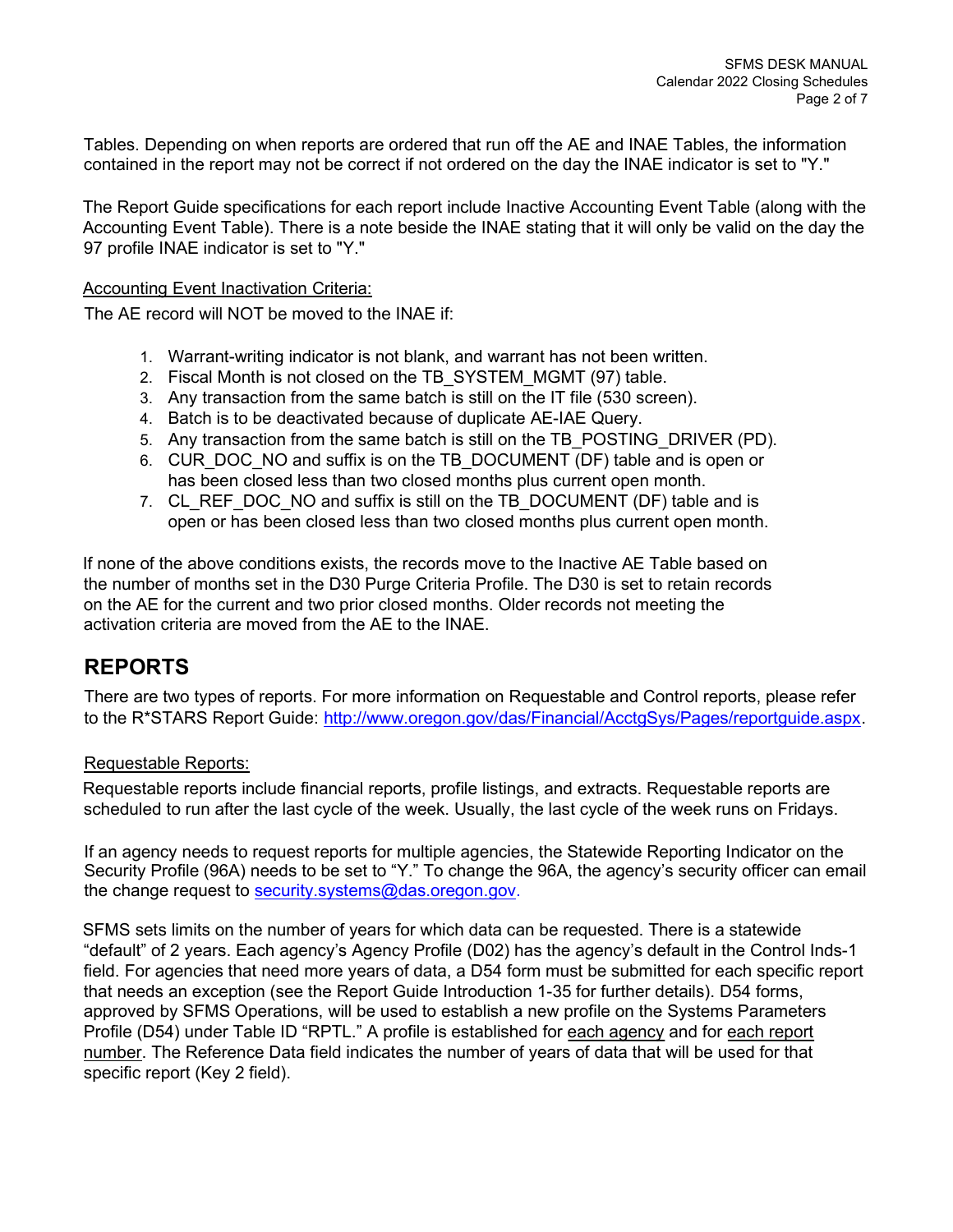The 91 Report Request Profile enables agencies to request and customize reports based on the options available on the D64 Report Control Profile. The Frequency for the report on the 91 Report Request Profile may be set to a specific date or to "WEEKLY." If a specific day is designated, the Frequency date must be greater than the previous week's last cycle run date and less than or equal to the current week's last cycle run date. If a frequency date is used that is within the current week, the report will generate with the next scheduled report run.

The "A" Frequency Control value on the 91 Report Request Profile designates that the Agency Control Profile (25) will control the generation of the report via the setting of the Agency Control Reporting Indicators. Agencies need to set the Reporting Indicators (e.g., WEEKLY, MONTHLY, QUARTERLY, or ANNUALLY) to "Y" to produce a report.

The "S" Frequency Control value designates that the 97 System Management Profile will control whether the report will print. SFMS Operations sets the Monthly, Quarterly, and Yearly Reporting Indicators to "Y", when applicable. Otherwise, only the WEEKLY Reporting Indicator is set to "Y" on the last cycle of the week.

Requestable reports are distributed to agencies on the first workday following the last cycle's run date.

#### Control Reports:

Control Reports are reports that R\*STARS automatically produces as a result of certain batch processes. They are typically found within the DAFR2000 – DAFR5999 numbering series. Control Reports do not require a 91 Report Request Profiles to be set up. Control Reports do require a 95 Report Distribution Profile to be set up. All agencies need to set up a 95 Report Distribution Profile for microfiche copies of their Control Reports unless they have requested and been granted distribution on CD instead. Hard copy, remote printing, and electronic options are also available.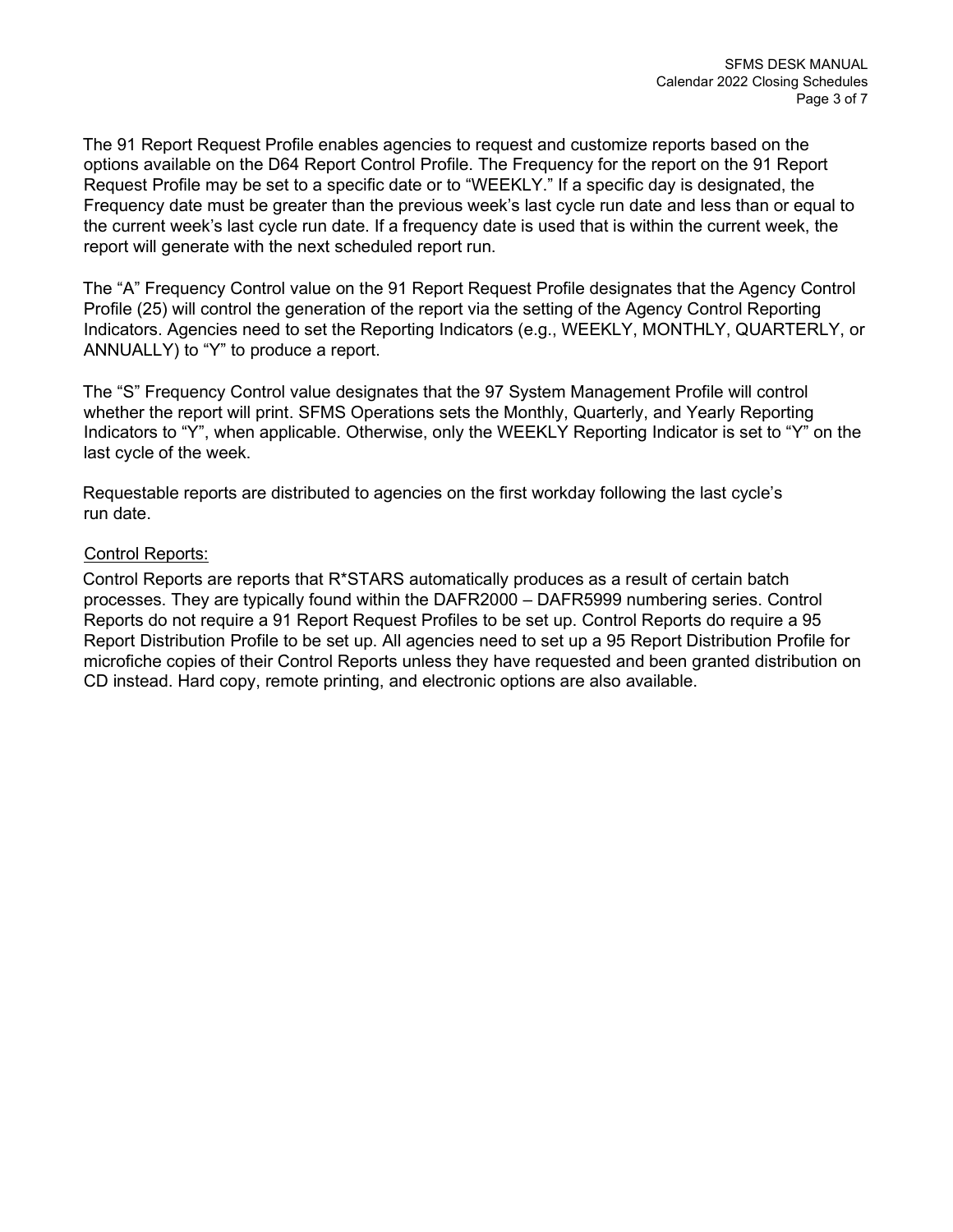#### ATTACHMENT 1

### STATEWIDE MONTHLY CLOSING DATES

| <b>FISCAL MONTH-END</b> | <b>MONTH-END CLOSE DATE</b> |
|-------------------------|-----------------------------|
| DEC, '21                | FRIDAY, JAN 14, '22         |
| JAN, '22                | <b>FRIDAY, FEB 18, '22</b>  |
| FEB, '22                | FRIDAY, MAR 18, '22         |
| MAR, '22                | <b>FRIDAY, APR 15, '22</b>  |
| APR, '22                | <b>FRIDAY, MAY 13, '22</b>  |
| MAY, '22                | <b>FRIDAY, JUN 17, '22</b>  |
| <b>JUN, '22</b>         | <b>FRIDAY, JUL 15, '22</b>  |
| M13, '22                | FRIDAY, AUG 12, '22         |
| <b>JUL, '22</b>         | FRIDAY, SEP 02, '22         |
| <b>AUG, '22</b>         | <b>FRIDAY, SEP 16, '22</b>  |
| SEP, '22                | <b>FRIDAY, OCT 14, '22</b>  |
| OCT, '22                | FRIDAY, NOV 18, '22         |
| <b>NOV, '22</b>         | <b>FRIDAY, DEC 16, '22</b>  |
| DEC, '22                | <b>FRIDAY, JAN 13, '23</b>  |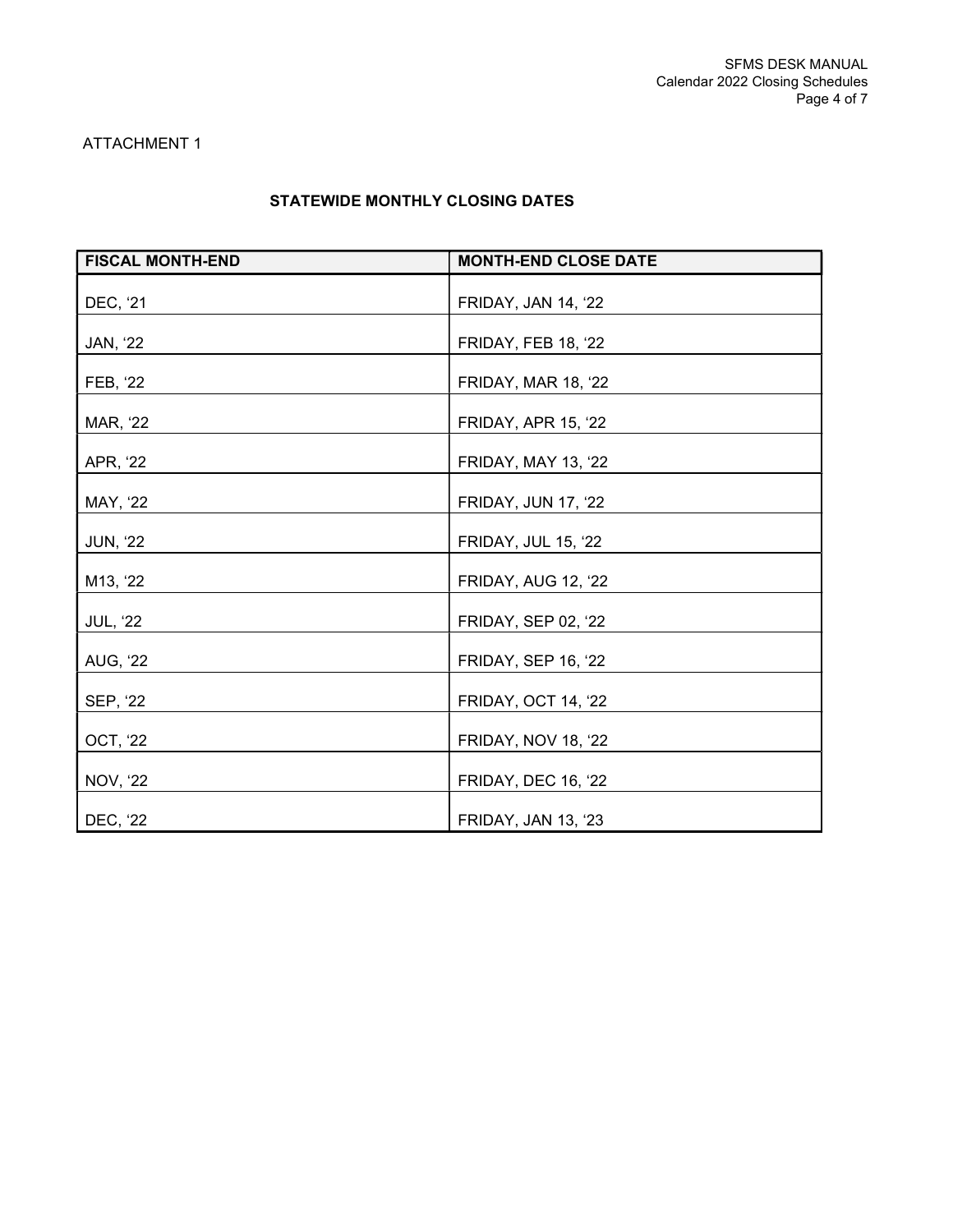#### ATTACHMENT 2

### COST ALLOCATION RUN DATES

| <b>FISCAL MONTH-END</b> | <b>COST ALLOCATION RUN DATES</b>                                       |                                        |                                                         |
|-------------------------|------------------------------------------------------------------------|----------------------------------------|---------------------------------------------------------|
| DEC, '21                | <b>CA RUN</b><br>PROOF RUN #1 -<br>PROOF RUN #2 -<br><b>POST RUN -</b> | <b>TUE</b><br><b>THU</b><br>FRI.       | JAN 04, '22<br>JAN 06, '22<br>JAN 07, '22               |
| JAN, '22                | <b>CA RUN</b><br>PROOF RUN #1 -<br>PROOF RUN #2 -<br><b>POST RUN -</b> | <b>TUE</b><br><b>THU</b><br><b>FRI</b> | FEB 08, '22<br>FEB 10, '22<br>FEB 11, '22               |
| FEB, '22                | <b>CA RUN</b><br>PROOF RUN #1 -<br>PROOF RUN #2 -<br><b>POST RUN -</b> | <b>TUE</b><br><b>THU</b><br>FRI        | MAR 08, '22<br>MAR 10, '22<br>MAR 11, '22               |
| MAR, '22                | <b>CA RUN</b><br>PROOF RUN #1 -<br>PROOF RUN #2 -<br>POST RUN -        | <b>TUE</b><br><b>THU</b><br><b>FRI</b> | APR 05, '22<br>APR 07, '22<br>APR 08, '22               |
| APR, '22                | <b>CA RUN</b><br>PROOF RUN #1 -<br>PROOF RUN #2 -<br>POST RUN -        | <b>TUE</b><br><b>THU</b><br>FRI        | MAY 03, '22<br>MAY 05, '22<br>MAY 06, '22               |
| MAY, '22                | <b>CA RUN</b><br>PROOF RUN #1 -<br>PROOF RUN #2 -<br><b>POST RUN -</b> | TUE<br><b>THU</b><br><b>FRI</b>        | <b>JUN 07, '22</b><br>JUN 09, '22<br><b>JUN 10, '22</b> |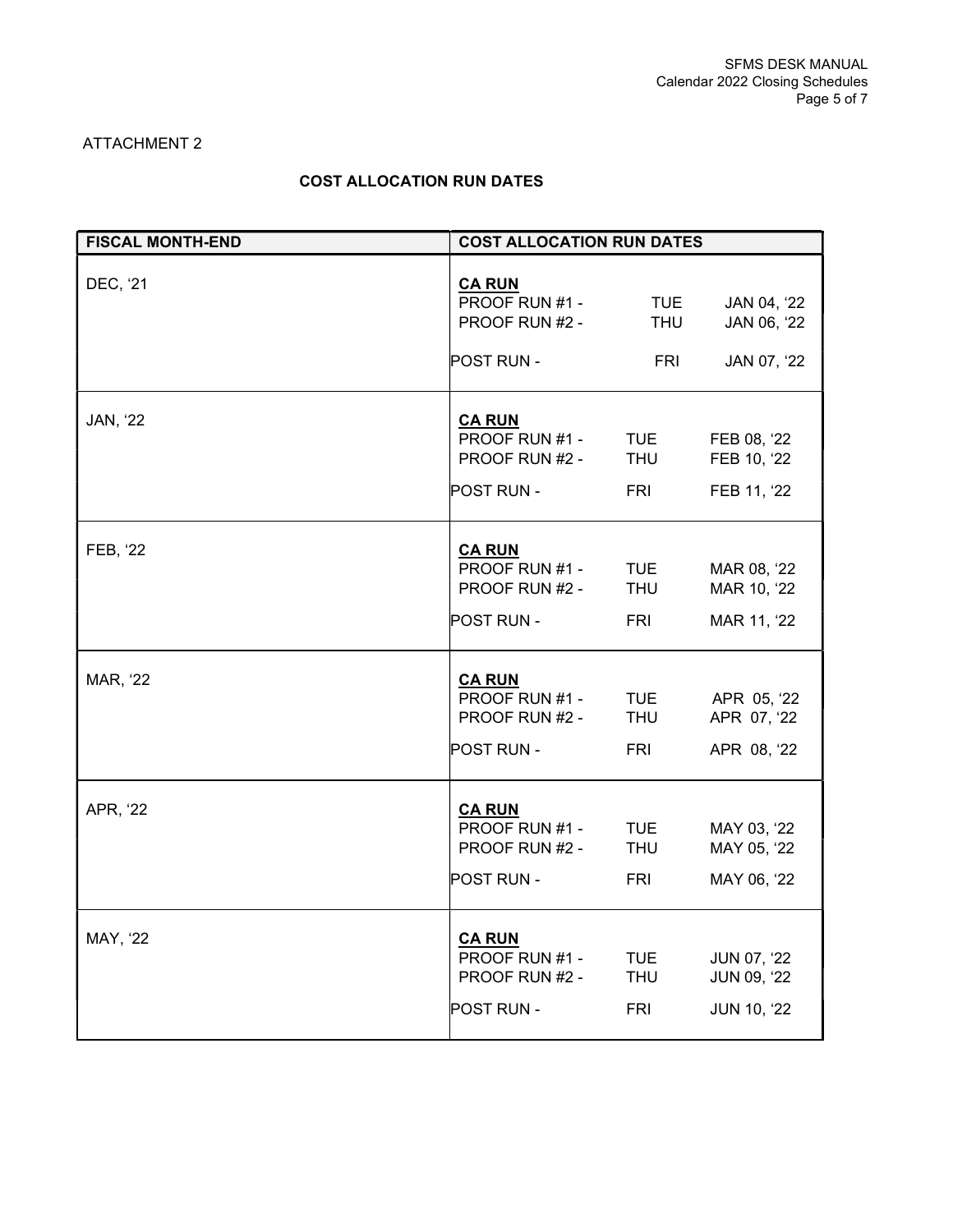| <b>FISCAL MONTH-END</b> | <b>COST ALLOCATION RUN DATES</b>                                               |                                        |                                           |
|-------------------------|--------------------------------------------------------------------------------|----------------------------------------|-------------------------------------------|
| <b>JUN, '22</b>         | <b>CA RUN</b><br>PROOF RUN #1 - TUE<br>PROOF RUN #2 - THU<br><b>POST RUN -</b> | <b>FRI</b>                             | JUL 05, '22<br>JUL 07, '22<br>JUL 08, '22 |
| <b>JUL, '22</b>         | <b>CA RUN</b><br>PROOF RUN #1 - TUE<br>PROOF RUN #2 -<br>POST RUN -            | <b>THU</b><br>FRI                      | AUG 23, '22<br>AUG 25, '22<br>AUG 26, '22 |
| <b>AUG, '22</b>         | <b>CA RUN</b><br>PROOF RUN #1 - TUE<br>PROOF RUN #2 - THU<br><b>POST RUN -</b> | FRI                                    | SEP 06, '22<br>SEP 08, '22<br>SEP 09, '22 |
| SEP, '22                | <b>CA RUN</b><br>PROOF RUN #1 - TUE<br>PROOF RUN #2 -<br><b>POST RUN -</b>     | <b>THU</b><br><b>FRI</b>               | OCT 04, '22<br>OCT 06, '22<br>OCT 07, '22 |
| <b>OCT, '22</b>         | <b>CA RUN</b><br>PROOF RUN #1 -<br>PROOF RUN #2 -<br><b>POST RUN -</b>         | <b>TUE</b><br>THU<br><b>FRI</b>        | NOV 08, '22<br>NOV 09, '22<br>NOV 10, '22 |
| <b>NOV, '22</b>         | <b>CA RUN</b><br>PROOF RUN #1 -<br>PROOF RUN #2 -<br>POST RUN -                | TUE<br><b>THU</b><br><b>FRI</b>        | DEC 06, '22<br>DEC 08, '22<br>DEC 09, '22 |
| DEC, '22                | <b>CA RUN</b><br>PROOF RUN #1 -<br>PROOF RUN #2 -<br><b>POST RUN -</b>         | <b>TUE</b><br><b>THU</b><br><b>FRI</b> | JAN 03, '23<br>JAN 05, '23<br>JAN 06, '23 |